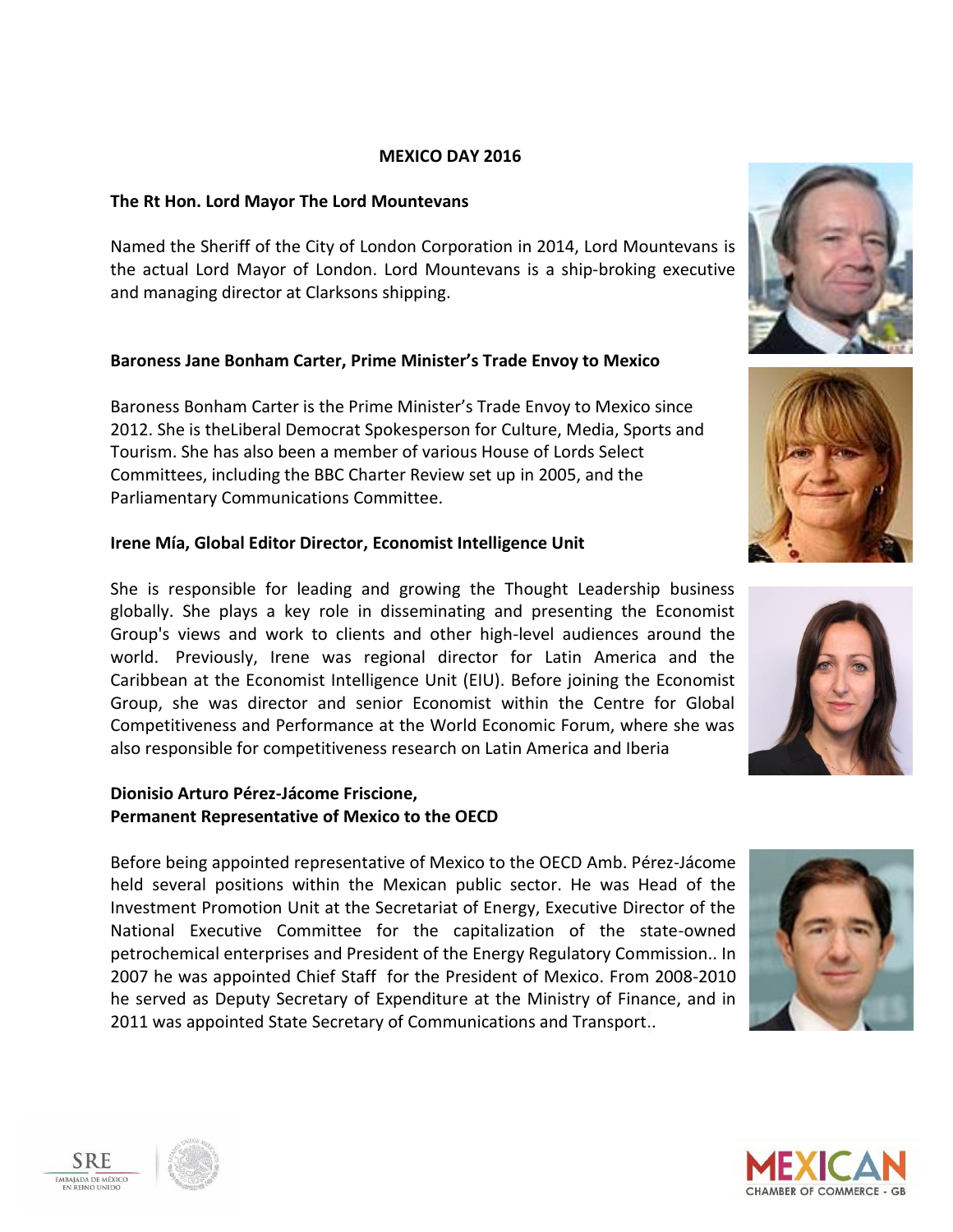# **Aldo Flores Quiroga, Deputy Secretary for Hydrocarbons at the Mexican Ministry of Energy (SENER)**

He began his professional career as a management and public policy consultant. From 1991-1992, he actively participated in the North American Free Trade Agreement negotiations, he was an economic and social Advisor at the Office of the President of Mexico. From 1997-2005, he held several positions within the energy sector. He was Head of the Investment Promotion Unit at the Secretariat of Energy, Executive Director of the National Executive Committee for the capitalization of the state-owned petrochemical enterprises, and President of the Energy Regulatory Commission. From 2008-2010 he served as undersecretary for Budget and Expenditure at the Secretariat of Finance, and in 2011 was appointed Secretary of Communications and Transport.

# **Luis Peña Kegel, Vice chairman of Global Banking and Markets for Latin America, HSBC**

Mr. Peña has beenGeneral Director of HSBC Group and HSBC Mexico. He also also served as the Chief Executive Officer and Chairman of Management Board at the HSBC Financial Group and as the Executive Chief Officer at HSBC Mexico. He has more than 25 years of experience in the banking sector in Mexico and in the United States.

#### **Chris Sladen, President/Country Manager, BP Mexico**

Mr. Sladen is one of the most influential leaders in the sector of Petroleum and Energy, he is Country Head for BP in Mexico. BP has been active in Mexico for around 50 years. Mr. Sladen has a career of over 34 years with BP, including time spent working in the energy sector of more than 40 countries, and postings living in Russia, Vietnam, Mongolia, China and Scotland. He has lived in Mexico for over 13 years. He was President of the British Chamber of Commerce in Mexico, 2009-2011, and Vice President 2003-2009. He was Director of their Energy, Natural Resources & Environment Group from 2011 to2013.

### **Rob Jewkes, Chief Operating Officer, IES Petrofac**

Mr. Jewkes is the Chief Operating Officer at IES since 2014. He joined Petrofac to build a Europe-bases engineering services business in Working, UK, which now is part of Petrofac's Engineering & Consulting Services business. He also held the position of Managing Director of Developments, where he was responsible for leveraging the engineering and project management capability through Risk Service Contracts and Equity investments.











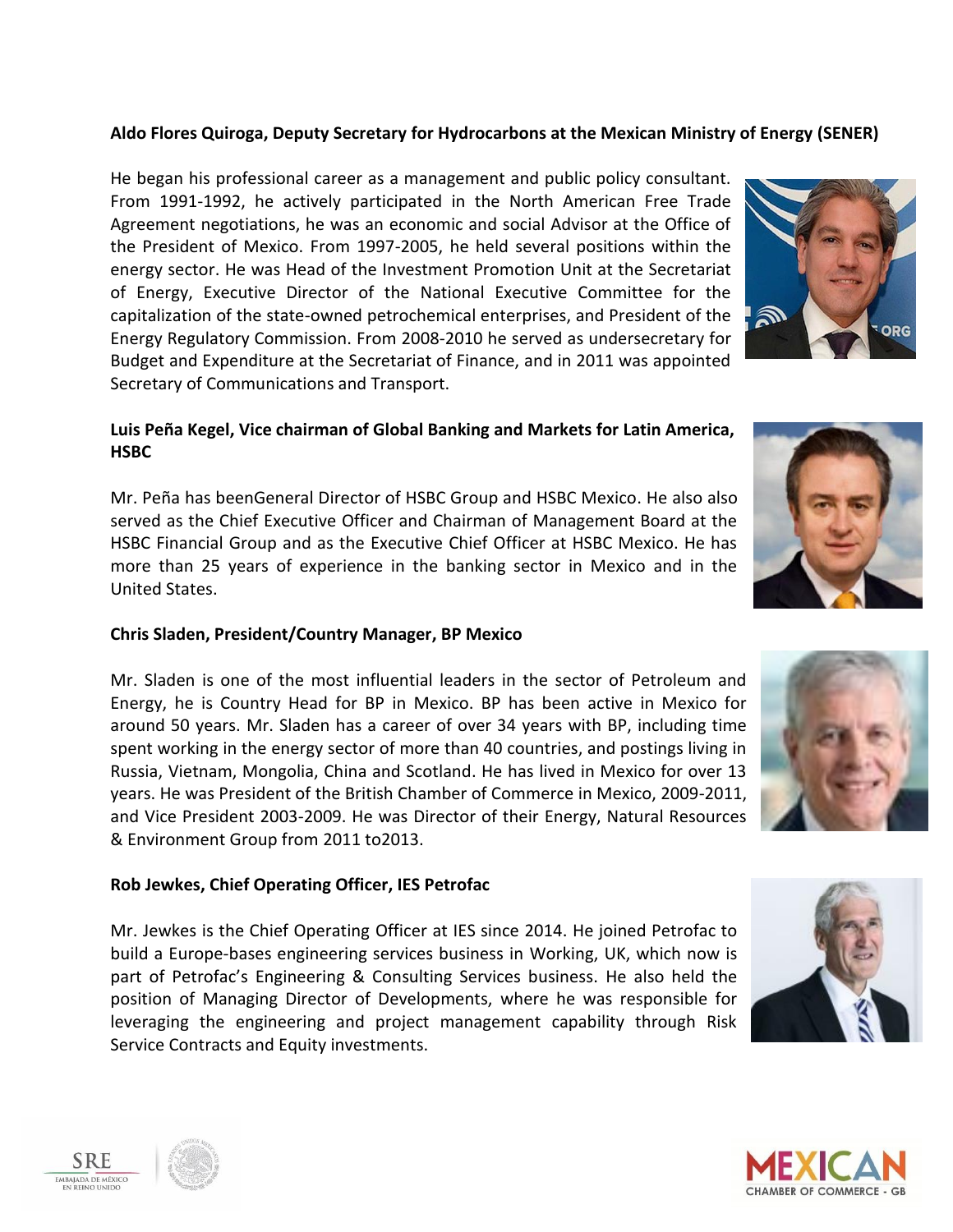# **Ian Cooper, Head Country Ener-G Mexico and President of the Green Power Group in Mexico**

Since December 2014 Mr. Cooper was elected to be the President of the Green Power Group in Mexico. Mr. Cooper has has worked nine years in ENER-G and has played a key role in contracting and developing projects in the UK, Spain, Hungary, Poland, Romania Morocco and Mexico.

### **Jamie Knibbs, Head off Explorations, Premier Oil**

Mr. Knibbs is the Manager of the company's exploration activities in Mexico at Premier Oil. Before entering Premier Oil he worked at Hess, Static Energy and Shell.

### **Jose Manuel Ponce, Chief Financial Officer at Provive**

Mr. Poce He joined Provive in 2016, assigned by IGNIA, the largest social impact fund in Mexico and Provive's largest shareholder. Prior to joining Provive Mr. Ponce worked as a Portfolio Manager at New York Life in Mexico City. He also have worked in different financial areas at Coca-Cola Femsa, one of the largest Coca-Cola bottlers in the world. Mr. Ponce has an MBA from Tecnologico de Monterrey in Monterrey and a Bachelor's Degree in Finance from Universidad Iberoamericana,Mexico City.













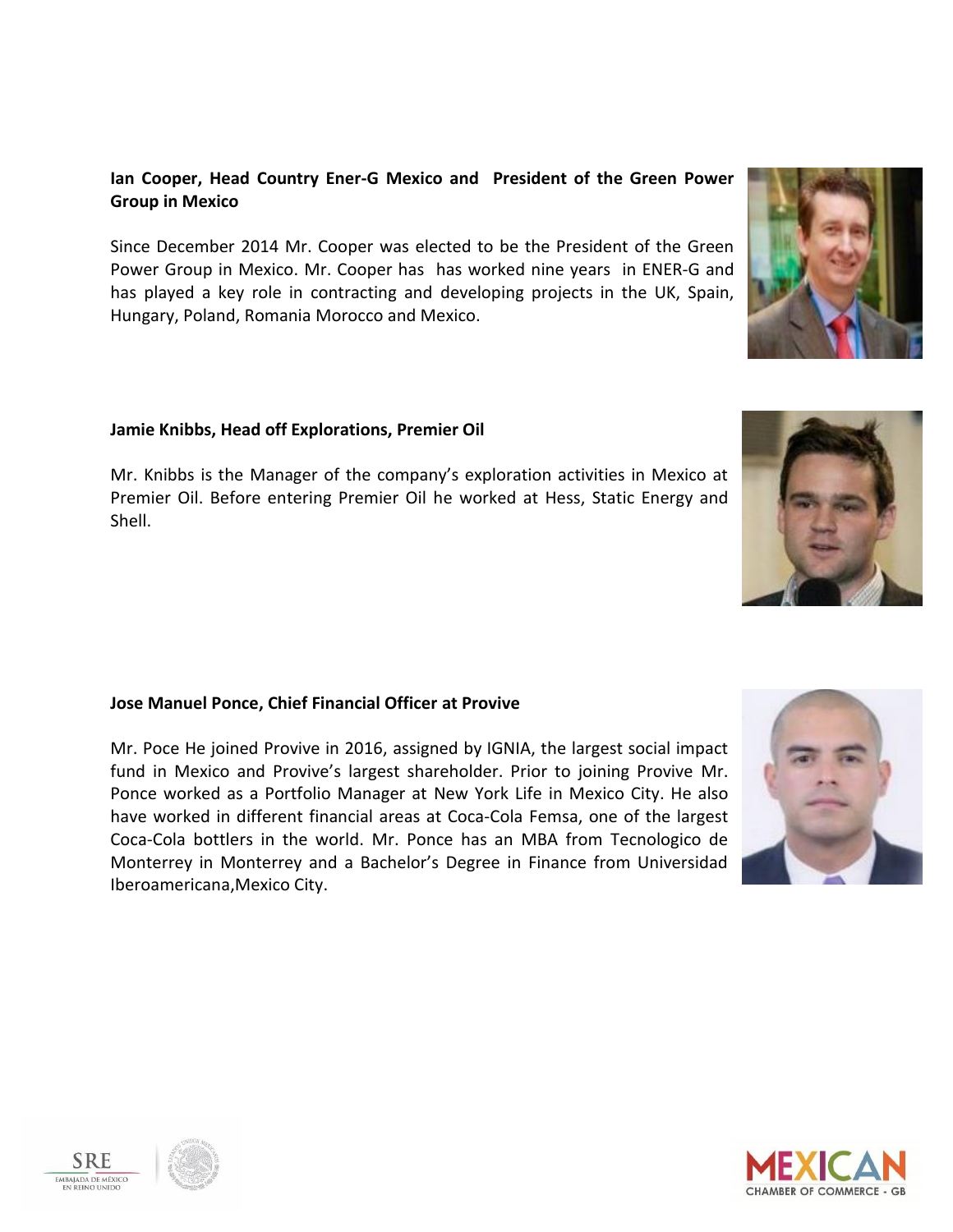#### **Adalberto Valadez, Partner at Nader, Hayaux & Goebel (NHG)**

Mr. Valadez main area of practice is tax law , He has been advising public and private companies on Mexican tax law for more than fifteen years of experience.

# **Yves Hayaux du Tilly Laborde, partner at Nader, Hayaux & Goebel**

Mr. Hayaux du Tilly is partner of the Mexican law firm Nader, Hayaux & Goebel and head of the London office. Since 1991, he has been advising foreign investors to enter the Mexican m arket and advising them in Mexican related operations and transactions. Yves is recognised as a leading lawyer in corporate, mergers and acquisitions, banking and finance and insurance and reinsurance in Mexico and Latin America. Mr. Hayaux is the Mexican Chamber of Commerce in Great Britain.

# **Alejandro Carabias Icaza, Head of Regulations Unit, Agency for Industrial Secutiry and Environment Protection in the Hydrocarbon Sector (ASEA)**

Mr. Carabias has been a federal and local member of Congress. He has been a consultant for domestic and international environmental organizations. His analysis on regulatory management processes and assessment on the Mexican environmental regulatory framework were essential for a United Nations Environmental Programme (UNEP) publication about elements for an inductive environmental management process in Mexico's industry.